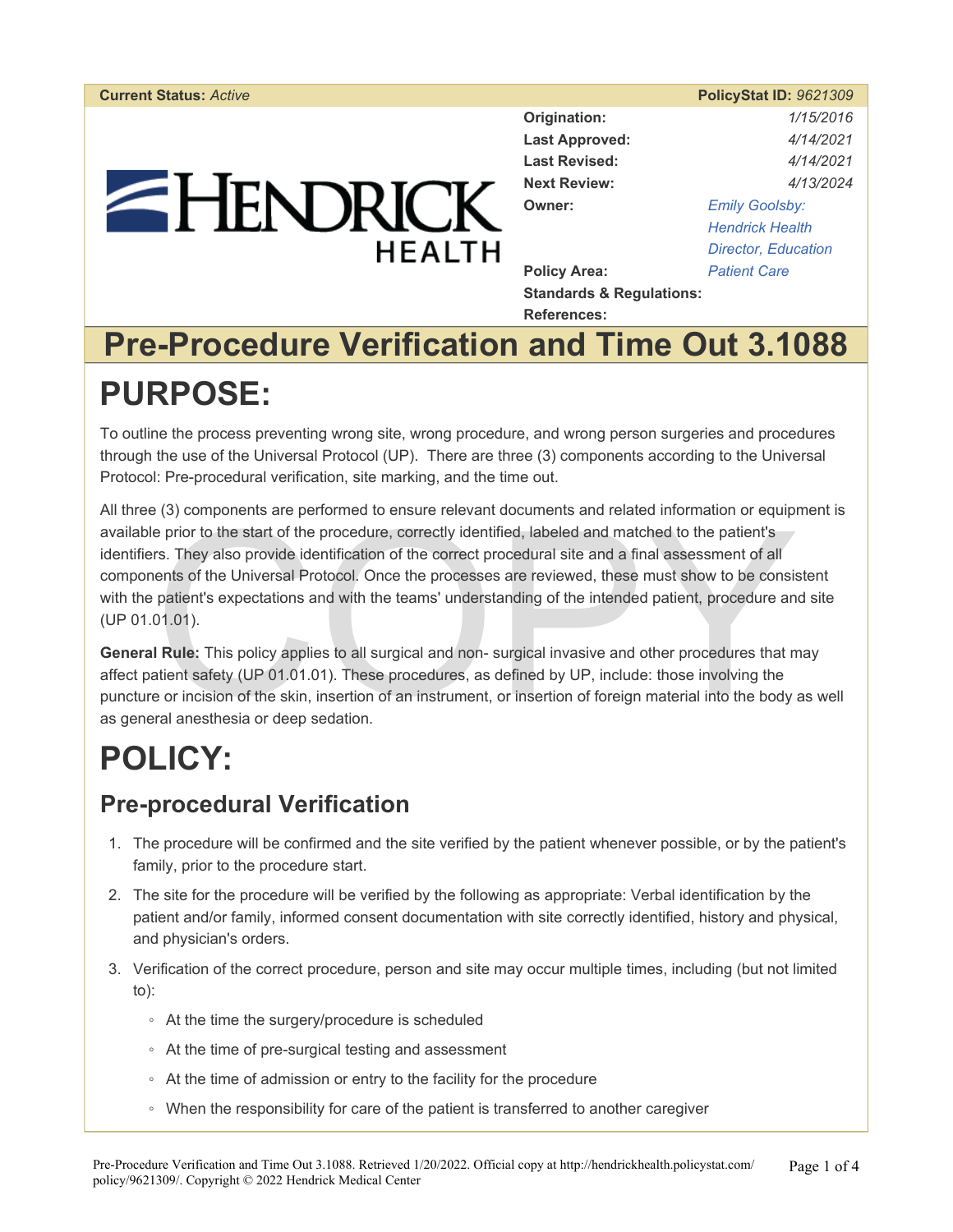- Before the patient leaves the preoperative area or enters the procedure/surgery room (UP 01.01.01)
- 4. To verify the correct procedure, patient and site, the following will be reviewed prior to the start of the procedure and matched to the Identify the items that must be available for the procedure and use a standardized list to verify their availability, At a minimum, these items include the following (UP 01.01.01 EP1 & 3):
	- Relevant documentation (e.g. H&P, signed consent form, nursing assessment, and pre-anesthesia assessment)
	- Labeled diagnostic and radiology test results (e.g. radiology images and scans or pathology and biopsy reports) that are properly displayed
	- Any required blood products, implants, devices and/or special equipment (UP 01.01.01 EP2)
- 5. Match the items that are to be available in the procedure area to the patient (UP 01.01.01 EP3)
- 6. In the event that any discrepancies are found in the documentation compared to the patient's or physician's understanding or the appropriate site / procedure, the case will not commence. A reverification with the patient and/or family and the appropriate documentation will take place prior to anesthesia and before beginning the procedure.

## **Site Marking**

#### **RULES:**

- :<br>those cases that require site marking, the procedure site will be marked by the licensed indepectitioner who is ultimately accountable for the procedure and will be present when the procedur<br>formed. (UP 01.02.01 EP3) The 1. For those cases that require site marking, the procedure site will be marked by the licensed independent practitioner who is ultimately accountable for the procedure and will be present when the procedure is performed. (UP 01.02.01 EP3) The procedural / operating physician will mark the site with his/her initials. Note that an 'X' will NOT be used as it may be interpreted as "not here."
- 2. Sites are marked when there is more than one possible location for the procedure and when performing the procedure in a different location would negatively affect quality or safety. Note: for spinal procedures, in addition to preoperative skin marking of the general spinal region, special intra-operative imaging techniques may be used for locating and marking the exact vertebral level (UP 01.02.01 EP1)
- 3. The method for marking the site and type of mark is unambiguous and is with an indelible marker for consistency.NOTE: The mark is made at or near the procedure site and is sufficiently permanent to be visible after the skin preparation and draping. Adhesive markers are not the sole means of marking the site. (UP 01.02.01 EP 4)
- 4. For patients who refuse site marking, a *Refusal to Mark Surgical Site Form* will be completed and the procedure / surgery will be canceled.
- 5. Certain sites are not marked and an alternative process is in place for these cases. They include:
	- Technically or anatomically impossible or impractical cases (perineum, mucosal surfaces, etc.)
	- Minimal access procedures treating a lateralized internal organ, whether percutaneous or through a natural orifice (e.g. bronchoscopy, cystoscopy, esophagogastroduodenoscopy, etc.)
	- Needle localized breast biopsy: the needle inserted using fluoroscopy and remaining protruding through the skin will be utilized as the mark.
	- Interventional procedures for which the catheter/instrument insertion site is not the predetermined site of insertion (cardiac catheterization, pacemaker, etc.)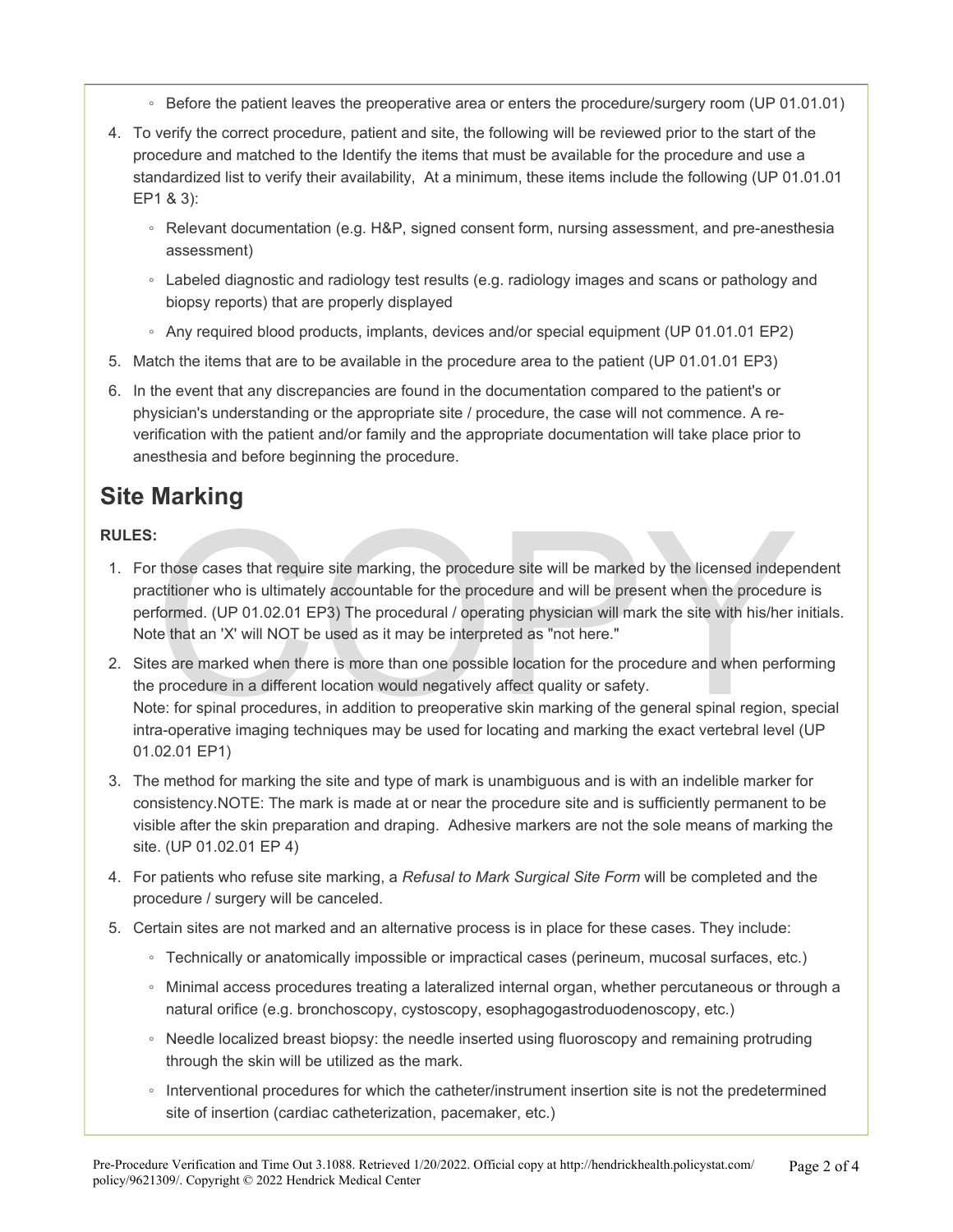- Dental procedures performed on the teeth
- For premature infants, for whom the indelible ink risks becoming a permanent tattoo
- Bedside procedure (e.g. patient room / Emergency Department); if the practitioner performing the procedure remains with the patient continuously from the time the decision to do the procedure, through the end of the procedure itself, then site marking is not required
- For obvious wounds or lesions (e. g., lacerations, compound fractures), and it is the site of the surgical intervention. However, if there are multiple wounds, lesions, casts, splints or dressings, the sites will be marked following hospital policy.
- When a cast, splint, appliance or dressing is present and will remain until after anesthesia begins, the mark can be made ABOVE or BELOW the surgical site as long as it will be visible after prepping and draping and utilized during the time out process.
- Diagnostic laparoscopy or exploratory laparotomy for ectopic pregnancy and the side cannot be determined with preoperative diagnostic testing.
- 6. In the event of an emergency, the primary nurse will document on the patient assessment form that the surgical or non-surgical invasive procedure was an emergency and how the site was properly identified.
- 7. Site markings will be removed as much as possible following the procedure, prior to exiting the procedure room.

## **Time Out**

#### **RULES:**

- 1. A Time Out will be conducted immediately before starting the invasive procedure or making the incision (UP 01.03.01).
- The Cut will be conducted immediately before starting the invasive procedure or making the incore of 1.03.01).<br>
The Cut will be initiated by the RN / circulator and conducted by all members of the surgical is a conducted b 2. The Time Out will be initiated by the RN / circulator and conducted by all members of the surgical / procedural team. Members of the team include the individual performing the procedure, anesthesia provider(s), circulating nurse, operating room technician(s), PA/NP, Assistant(s), vendors, and other active participants who will be in the procedure from the beginning. NOTE: There will be NO team member changes from the start of the Time Out to the completion of the incision/"Start" of the procedure.
- 3. The Time Out (which is the final verification stage) will actively communicate at least the following three components:
	- Correct patient identity
	- Correct site
	- Correct procedure to be done (UP01.03.01 EP2)
- 4. An audible response of agreement with correct patient, site and procedure will be made by each member of the team as noted in rule # 2 above. No other actions or activities will take place during the Time Out.
- 5. The RN is responsible to document the Time Out. Documentation will include, at a minimum:
	- The Time Out was conducted
	- Who was involved in the Time Out
	- When/Where the Time Out was conducted (UP 01.03.01 EP 5)
- 6. If any discrepancies are noted between team members during the Time Out, the procedure will not commence until all members of the procedural / surgical team are in agreement and documentation of